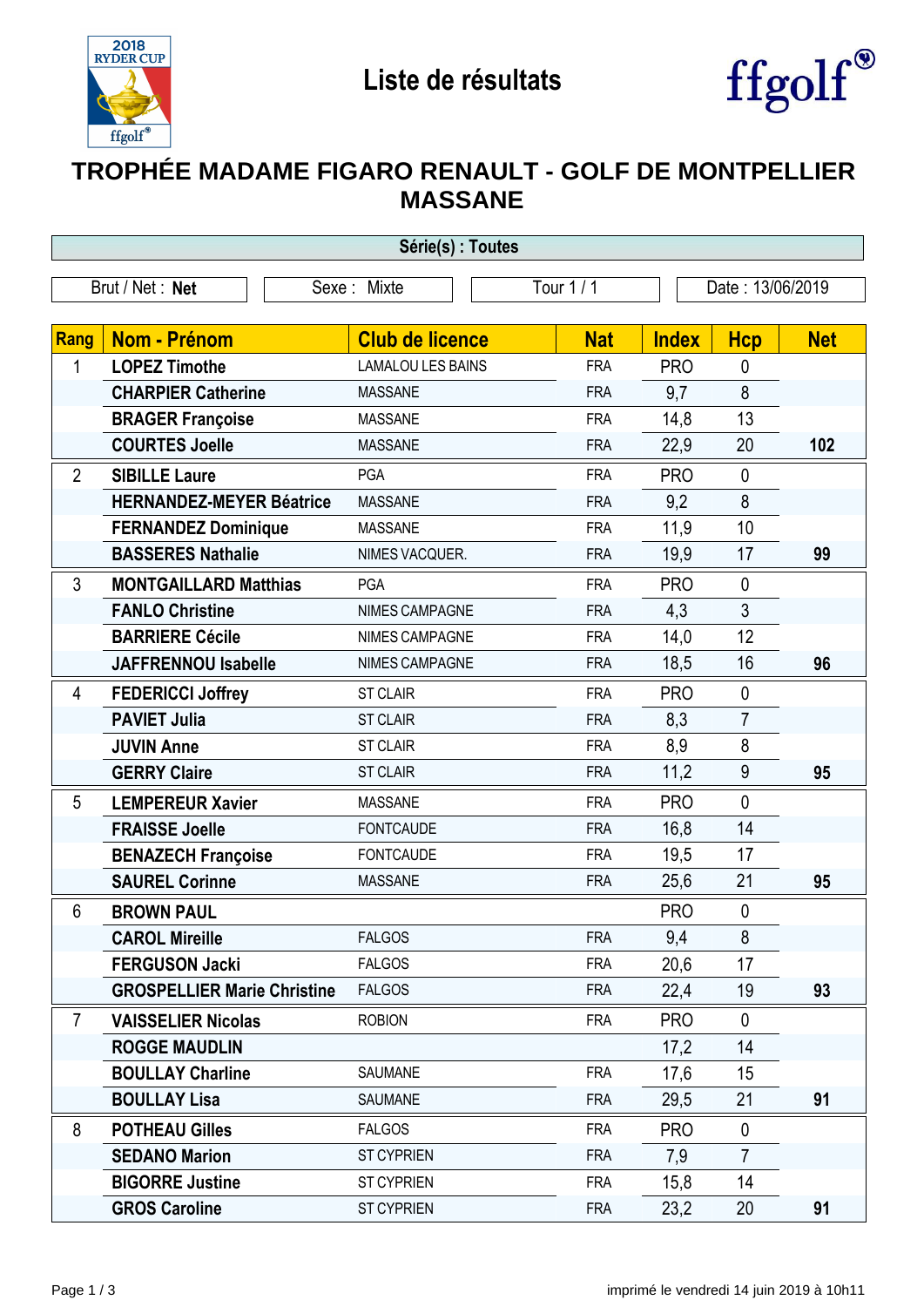| Rang | <b>Nom - Prénom</b>                | <b>Club de licence</b>    | <b>Nat</b> | <b>Index</b> | <b>Hcp</b>     | <b>Net</b> |
|------|------------------------------------|---------------------------|------------|--------------|----------------|------------|
| 9    | <b>DELBOS Michel</b>               | <b>PGA</b>                | <b>FRA</b> | <b>PRO</b>   | $\mathbf 0$    |            |
|      | <b>GRAULOU Christine</b>           | <b>MASSANE</b>            | <b>FRA</b> | 7,2          | $6\phantom{a}$ |            |
|      | <b>COROLLEUR Odile</b>             | <b>MASSANE</b>            | <b>FRA</b> | 14,9         | 13             |            |
|      | <b>PLANCHON Marielle</b>           | <b>MASSANE</b>            | <b>FRA</b> | 19,2         | 17             | 91         |
| 10   | <b>DEPRADE Pierre</b>              | <b>MONTESCOT</b>          | <b>FRA</b> | <b>PRO</b>   | $\mathbf 0$    |            |
|      | <b>TUSET Francoise</b>             | <b>MONTESCOT</b>          | <b>FRA</b> | 18,0         | 15             |            |
|      | <b>PLANTADIS Sylvie</b>            | <b>MONTESCOT</b>          | <b>FRA</b> | 18,1         | 15             |            |
|      | <b>DEPRADE Camille</b>             | <b>MONTESCOT</b>          | <b>FRA</b> | 26,6         | 21             | 89         |
| 11   | <b>SANTOS Jorges</b>               |                           |            | <b>PRO</b>   | $\mathbf 0$    |            |
|      | <b>BRET Brigitte</b>               | <b>ST DONAT</b>           | <b>FRA</b> | 15,2         | 13             |            |
|      | <b>LEOTARD Sophie</b>              | ST DONAT                  | <b>FRA</b> | 16,2         | 14             |            |
|      | <b>VIGNON Christine</b>            | <b>HOSPITALIER GRASSE</b> | <b>FRA</b> | 30,5         | 21             | 88         |
| 12   | <b>DELOYE Xavier</b>               | <b>PGA</b>                | <b>FRA</b> | <b>PRO</b>   | $\mathbf 0$    |            |
|      | <b>CAUMET Martine</b>              | VALDAINE                  | <b>FRA</b> | 15,5         | 13             |            |
|      | <b>RIVIER Martine</b>              | VALDAINE                  | <b>FRA</b> | 23,8         | 20             |            |
|      | <b>CANOVAS Anne</b>                | <b>VALDAINE</b>           | <b>FRA</b> | 25,6         | 21             | 87         |
| 13   | <b>BENZEKRI Marion</b>             | AIX MARSEILLE             | <b>FRA</b> | <b>PRO</b>   | $\mathbf 0$    |            |
|      | <b>BENZEKRI Sandrine</b>           | <b>AIX MARSEILLE</b>      | <b>FRA</b> | 12,0         | 10             |            |
|      | <b>VERNIERE Dominique</b>          | <b>AIX MARSEILLE</b>      | <b>FRA</b> | 19,5         | 17             |            |
|      | <b>AHERN Agnes</b>                 | <b>AIX MARSEILLE</b>      | <b>FRA</b> | 26,7         | 21             | 86         |
| 14   | <b>SAUVAGE Sylvain</b>             | <b>PGA</b>                | <b>FRA</b> | <b>PRO</b>   | $\mathbf 0$    |            |
|      | <b>ERRECADE Elodie</b>             | <b>ECOLE DE L'AIR</b>     | <b>FRA</b> | 18,8         | 16             |            |
|      | <b>AUTELLET Sylvie</b>             | VILLACOUBLAY              | <b>FRA</b> | 32,0         | 21             |            |
|      | <b>DEPOUX Marie</b>                | <b>ECOLE DE L'AIR</b>     | <b>FRA</b> | 34,0         | 21             | 86         |
| 15   | <b>MEIMOUN Emmanuel</b>            | <b>LUBERON</b>            | <b>FRA</b> | <b>PRO</b>   | $\mathbf 0$    |            |
|      | <b>VOJNOVIC Catherine</b>          | DOLCE FREGATE             | <b>FRA</b> | 18,3         | 16             |            |
|      | <b>DUPRE Geneviève</b>             | GAP                       | <b>FRA</b> | 18,5         | 16             |            |
|      | <b>RIEU Seheno Nirina</b>          | GAP                       | <b>FRA</b> | 20,7         | 17             | 86         |
| 16   | <b>REQUIER Virginie</b>            | PGA                       | <b>FRA</b> | <b>PRO</b>   | $\mathbf 0$    |            |
|      | <b>PERROT Véronique</b>            | <b>VALCROS</b>            | <b>FRA</b> | 10,5         | 9              |            |
|      | <b>PONSOT Dominique</b>            | <b>VALCROS</b>            | <b>FRA</b> | 11,5         | 10             |            |
|      | <b>CHIOZZA Françoise</b>           | <b>VALCROS</b>            | <b>FRA</b> | 17,1         | 14             | 83         |
| 17   | <b>DARNAUD Dimitri</b>             | <b>CHANALETS</b>          | <b>FRA</b> | <b>PRO</b>   | $\mathbf 0$    |            |
|      | <b>PRESTI Isabelle</b>             | NIMES VACQUER.            | <b>FRA</b> | 9,2          | 8              |            |
|      | <b>GUILLERMET Caroline</b>         | <b>CHANALETS</b>          | <b>FRA</b> | 11,5         | 10             |            |
|      | <b>RIEGERT- LE PERCHEC Valerie</b> | VALENCE ST DID.           | <b>FRA</b> | 12,0         | 10             | 83         |
| 18   | <b>DALIES Dominique</b>            | <b>PGA</b>                | <b>FRA</b> | <b>PRO</b>   | $\mathbf 0$    |            |
|      | <b>GREGEOIS Catherine</b>          | <b>MARSEILLE SALET</b>    | <b>FRA</b> | 7,7          | $6\phantom{a}$ |            |
|      | <b>CAPRIOLO Corinne</b>            | MARSEILLE SALET           | <b>FRA</b> | 8,4          | $\overline{7}$ |            |
|      | <b>HARTMANN Sylvie</b>             | MARSEILLE SALET           | <b>FRA</b> | 11,7         | 10             | 79         |
| 19   | <b>CRNJAC Alen</b>                 | ST DONAT                  | <b>FRA</b> | <b>PRO</b>   | $\mathbf{0}$   |            |
|      | <b>AKERBERG Gunilla</b>            | <b>MASSANE</b>            | <b>FRA</b> | 23,4         | 20             |            |
|      | <b>JEANJEAN Josyane</b>            | <b>MASSANE</b>            | <b>FRA</b> | 23,6         | 20             |            |
|      | <b>ZELVINE Corinne</b>             | <b>MASSANE</b>            | <b>FRA</b> | 34,0         | 21             | 79         |